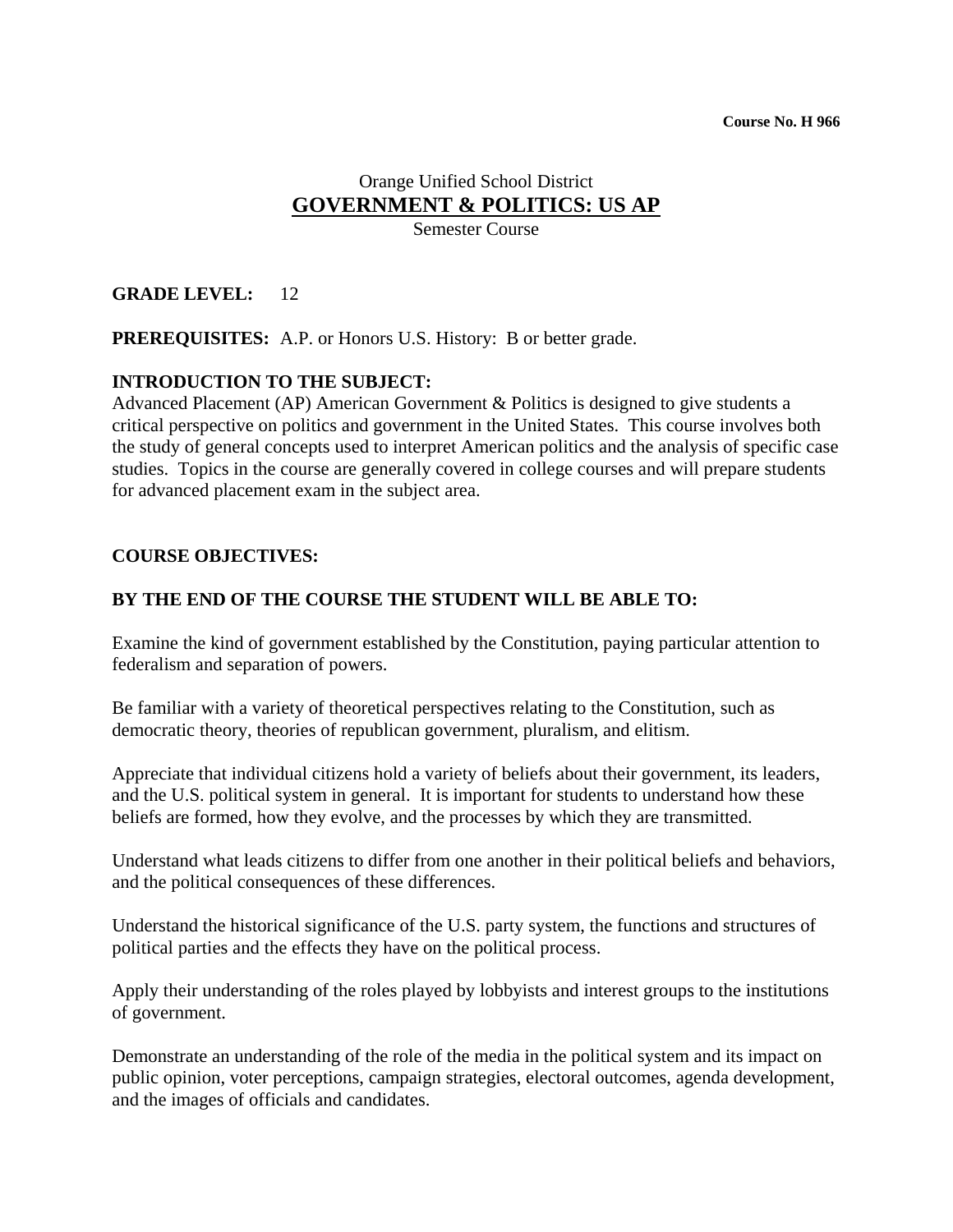Become familiar with the organization and powers, both formal and informal, of the major political institutions in the United States Congress, the presidency, the federal bureaucracy, and the federal courts.

Expected to understand ties between the various branches of national government and political parties, interest groups, the media, and state of local governments.

Able to explain in detail the formation of policy agendas, enactment of public policies by Congress and the President.

Able to compare and contrast in detail policy networks.

Explain in detail the ramifications to society of the major Supreme Court decisions.

Come to an understanding of the legal, social and political evolution of minority groups and women.

## **COURSE OVERVIEW AND APPROXIMATE UNIT TIME ALLOTMENTS:**

#### **WEEKS**

| 1. | <b>Constitutional Underpinnings of United States Government</b>          |                                                                     |  |  |  |  |
|----|--------------------------------------------------------------------------|---------------------------------------------------------------------|--|--|--|--|
|    | $1_{-}$                                                                  | Considerations that influenced the formulation and adoption         |  |  |  |  |
|    |                                                                          | of the Constitution                                                 |  |  |  |  |
|    | 2.                                                                       | Separation of powers                                                |  |  |  |  |
|    | 3.                                                                       | Federalism                                                          |  |  |  |  |
|    | 4.                                                                       | Theories of democratic government                                   |  |  |  |  |
| П. | Political Beliefs and Behaviors of Individuals                           |                                                                     |  |  |  |  |
|    | 1.                                                                       | Beliefs that citizens hold about their government and its leaders   |  |  |  |  |
|    | 2.                                                                       | Processes by which citizens learn about politics                    |  |  |  |  |
|    | 3.                                                                       | The nature, sources, and consequences of public opinion             |  |  |  |  |
|    | 4.                                                                       | The ways in which citizens vote and otherwise participate           |  |  |  |  |
|    |                                                                          | in political life                                                   |  |  |  |  |
|    | 5.                                                                       | Factors that influence citizens to differ from one another in terms |  |  |  |  |
|    |                                                                          | of political beliefs and behaviors                                  |  |  |  |  |
| Ш. | Political Parties, Interest Groups, and Mass Media: Mechanisms that      |                                                                     |  |  |  |  |
|    | Facilitate the Communication of Interests and Preferences by Like-Minded |                                                                     |  |  |  |  |
|    |                                                                          | Citizens                                                            |  |  |  |  |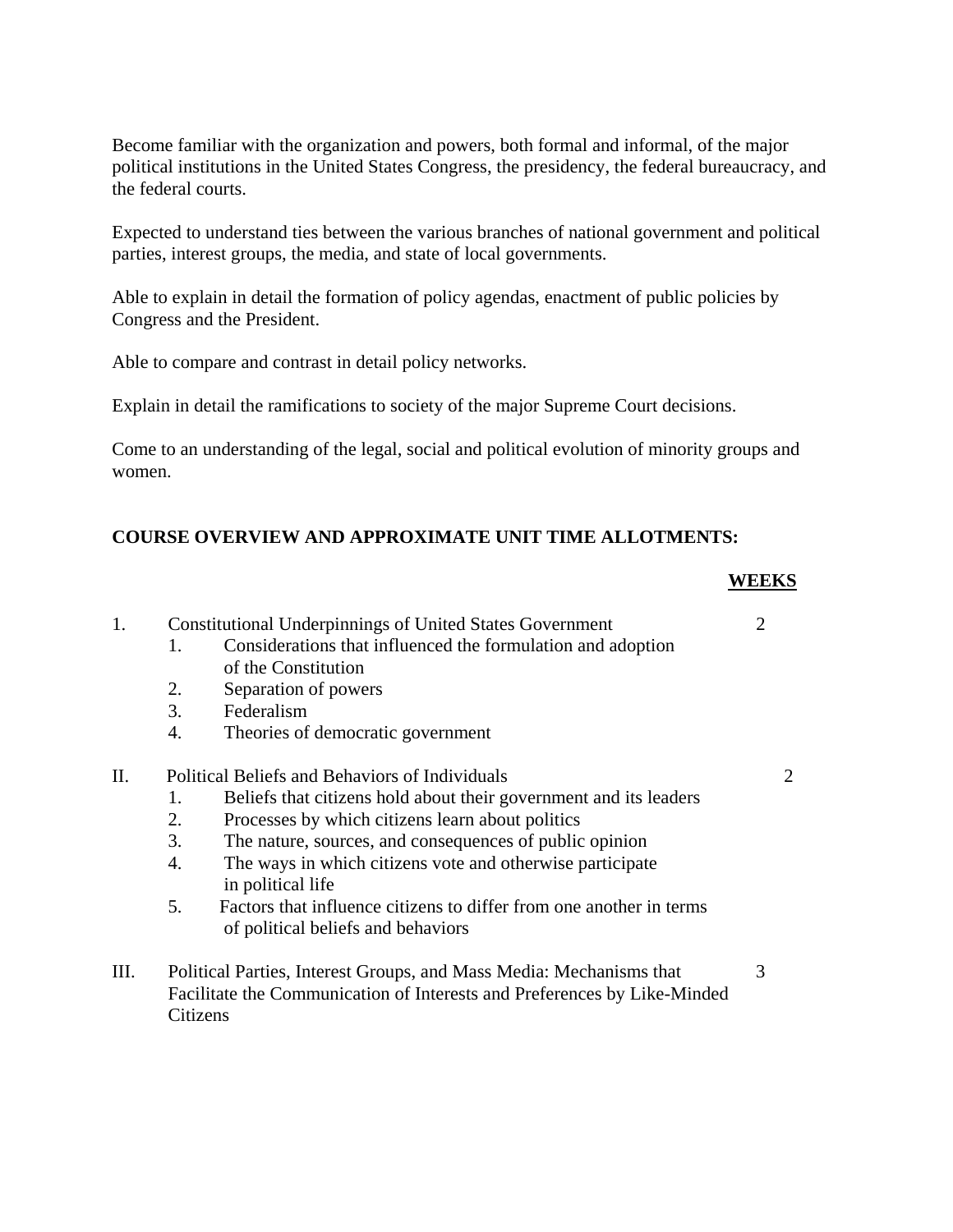# **WEEKS**

- 1. Political parties and elections (including their functions, organization, historical development, and effects on the political process)
- 2. Interest groups (including PACs)
	- 1. The range of interests that are or are not represented
	- 2. The activities of interest groups
	- 3. The effects of interest groups on the political process
	- 4. The unique characteristics and roles in the political process
- 3. The mass media
	- 1. The functions and structures of the media
	- 2. The impacts of media on politics
- IV. Institutions of National Government: The Congress, the Presidency, 5 the Bureaucracy, and the Federal Courts
	- 1. The major formal and informal institutional arrangements of powers
	- 2. Relationships among these four institutions
	- 3. Links between these institutions and political parties, interest groups, the media, subnational governments, and public opinion
- V. Public Policy 2
	- 1. Policy making in a federal system
	- 2. The formation of policy agenda
	- 3. The role of institutions in the enactment of policy
	- 4. The role of the bureaucracy and the courts in policy implementation and interpretation
	- 5. Linkages between policy processes and the following:
		- 1. Political institutions and federalism
		- 2. Political parties
		- 3. Interest groups
		- 4. Public opinion
		- 5. Elections
		- 6. Policy networks
- VI. Civil Liberties and Civil Rights 3
	- 1. The development of civil liberties and civil rights by judicial interpretation
	- 2. Knowledge of substantive rights and liberties
	- 3. The impact of the Fourteenth Amendment on the constitutional development of rights and liberties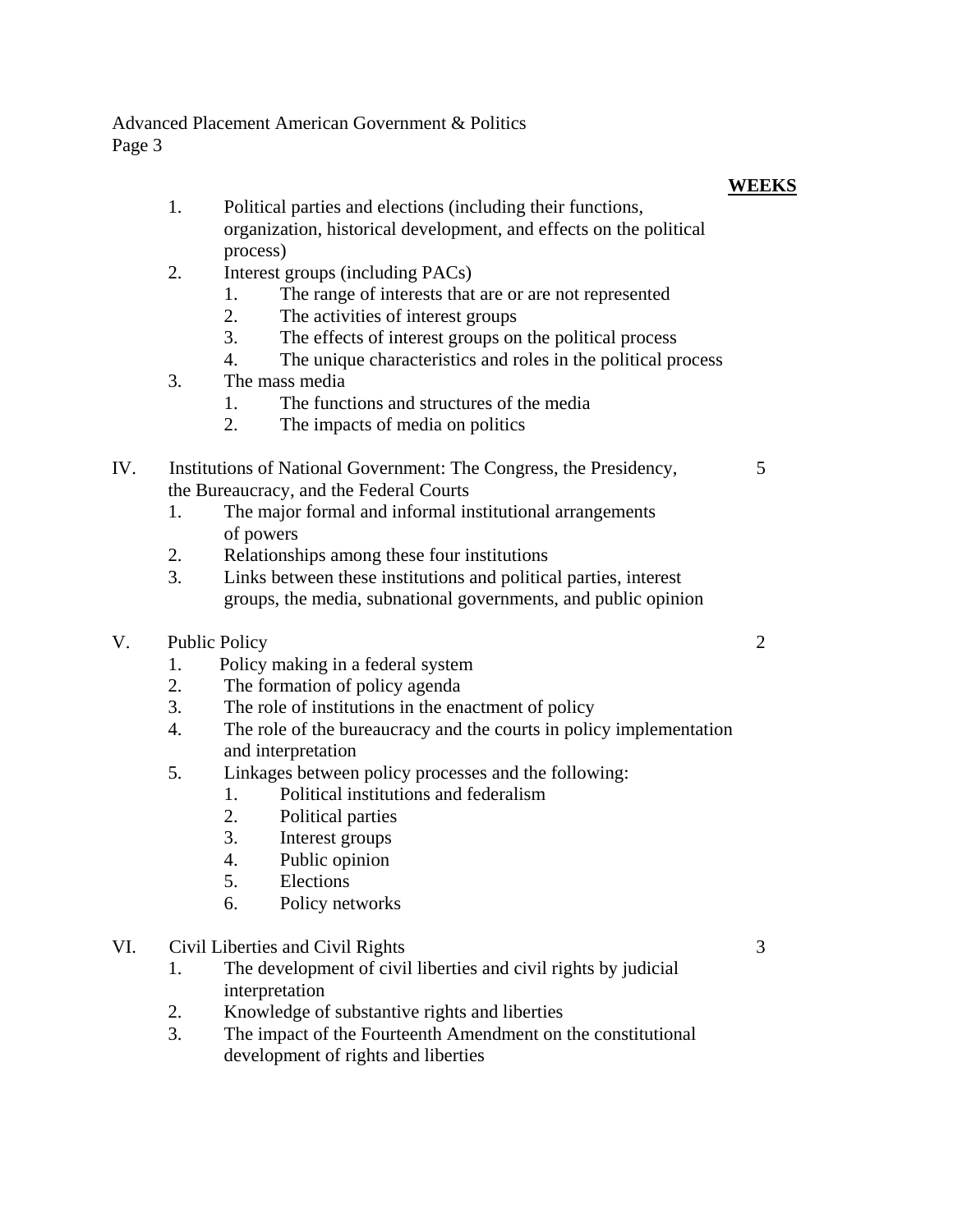|  | DATE OF CONTENT REVISION: | January 2001 |  |
|--|---------------------------|--------------|--|
|  |                           |              |  |

**DATE OF BOARD APPROVAL:** May 10, 2001

#### **Addendum**

#### **THE CALIFORNIA CONTENT STANDARDS FOR AMERICAN GOVERNMENT GRADE 12**

#### **Principles of American Democracy**

Students in grade twelve pursue a deeper understanding of the institutions of American government. They compare systems of government in the world today and analyze the history and changing interpretations of the Constitution, the Bill of Rights, and the current state of the legislative, executive, and judiciary branches of government. An emphasis is placed on analyzing the relationship among federal, state, and local governments, with particular attention paid to important historical documents such as the *Federalist Paper*s. These standards represent the culmination of civic literacy as students prepare to vote, participate in community activities, and assume the responsibilities of citizenship.

- **12.1 Students explain the fundamental principles and moral values of American democracy as expressed in the U.S. Constitution and other essential documents of American democracy.** 
	- 1. Analyze the influence of ancient Greek, Roman, English, and leading European political thinkers such as John Locke, Charles-Louis Montesquieu, Niccolò Machiavelli, and William Blackstone on the development of American government.
	- 2. Discuss the character of American democracy and its promise and perils as articulated by Alexis de Tocqueville.
	- 3. Explain how the U.S. Constitution reflects a balance between the classical republican concern with promotion of the public good and the classical liberal concern with protecting individual rights; and discuss how the basic premises of liberal constitutionalism and democracy are joined in the Declaration of Independence as "self-evident truths."
	- 4. Explain how the Founding Fathers' realistic view of human nature led directly to the establishment of a constitutional system that limited the power of the governors and the governed as articulated in the *Federalist Papers.*
	- 5. Describe the systems of separated and shared powers, the role of organized interests *(Federalist Paper Number 1*0), checks and balances *(Federalist Paper Number 5*1), the importance of an independent judiciary *(Federalist Paper*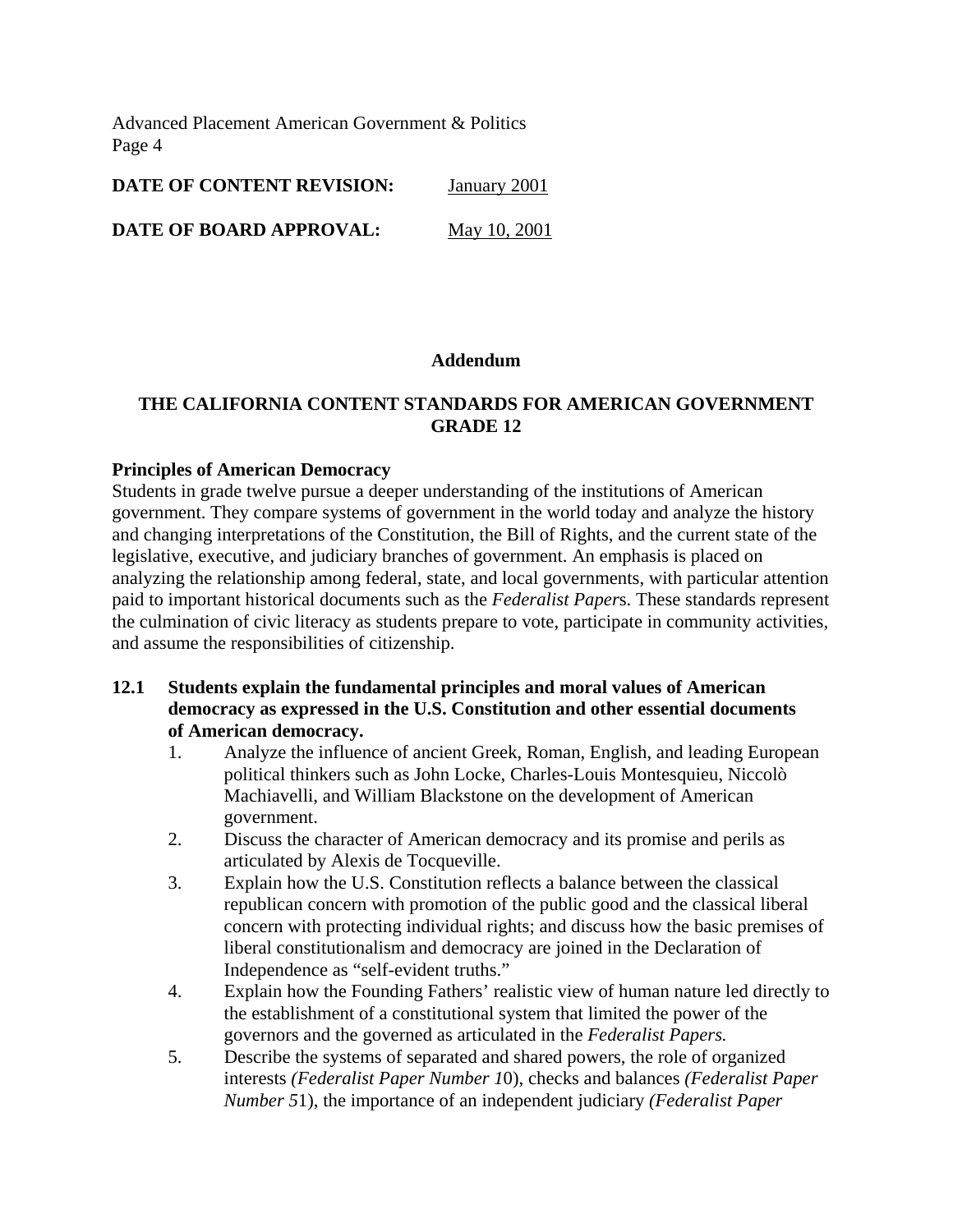> *Number 7*8), enumerated powers, rule of law, federalism, and civilian control of the military.

6. Understand that the Bill of Rights limits the powers of the federal government and state governments.

## **12.2 Students evaluate and take and defend positions on the scope and limits of rights and obligations as democratic citizens, the relationships among them, and how they are secured.**

- 1. Discuss the meaning and importance of each of the rights guaranteed under the Bill of Rights and how each is secured (e.g., freedom of religion, speech, press, assembly, petition, privacy).
- 2. Explain how economic rights are secured and their importance to the individual and to society (e.g., the right to acquire, use, transfer, and dispose of property; right to choose one's work; right to join or not join labor unions; copyright and patent).
- 3. Discuss the individual's legal obligations to obey the law, serve as a juror, and pay taxes.
- 4. Understand the obligations of civic-mindedness, including voting, being informed on civic issues, volunteering and performing public service, and serving in the military or alternative service.
- 5. Describe the reciprocity between rights and obligations; that is, why enjoyment of one's rights entails respect for the rights of others.
- 6. Explain how one becomes a citizen of the United States, including the process of naturalization (e.g., literacy, language, and other requirements).
- **12.3 Students evaluate and take and defend positions on what the fundamental values and principles of civil society are (i.e., the autonomous sphere of voluntary personal, social, and economic relations that are not part of government), their interdependence, and the meaning and importance of those values and principles for a free society.** 
	- 1. Explain how civil society provides opportunities for individuals to associate for social, cultural, religious, economic, and political purposes.
	- 2. Explain how civil society makes it possible for people, individually or in association with others, to bring their influence to bear on government in ways other than voting and elections.
	- 3. Discuss the historical role of religion and religious diversity.
	- 4. Compare the relationship of government and civil society in constitutional democracies to the relationship of government and civil society in authoritarian and totalitarian regimes.
- **12.4 Students analyze the unique roles and responsibilities of the three branches of government as established by the U.S. Constitution.** 
	- 1. Discuss Article I of the Constitution as it relates to the legislative branch,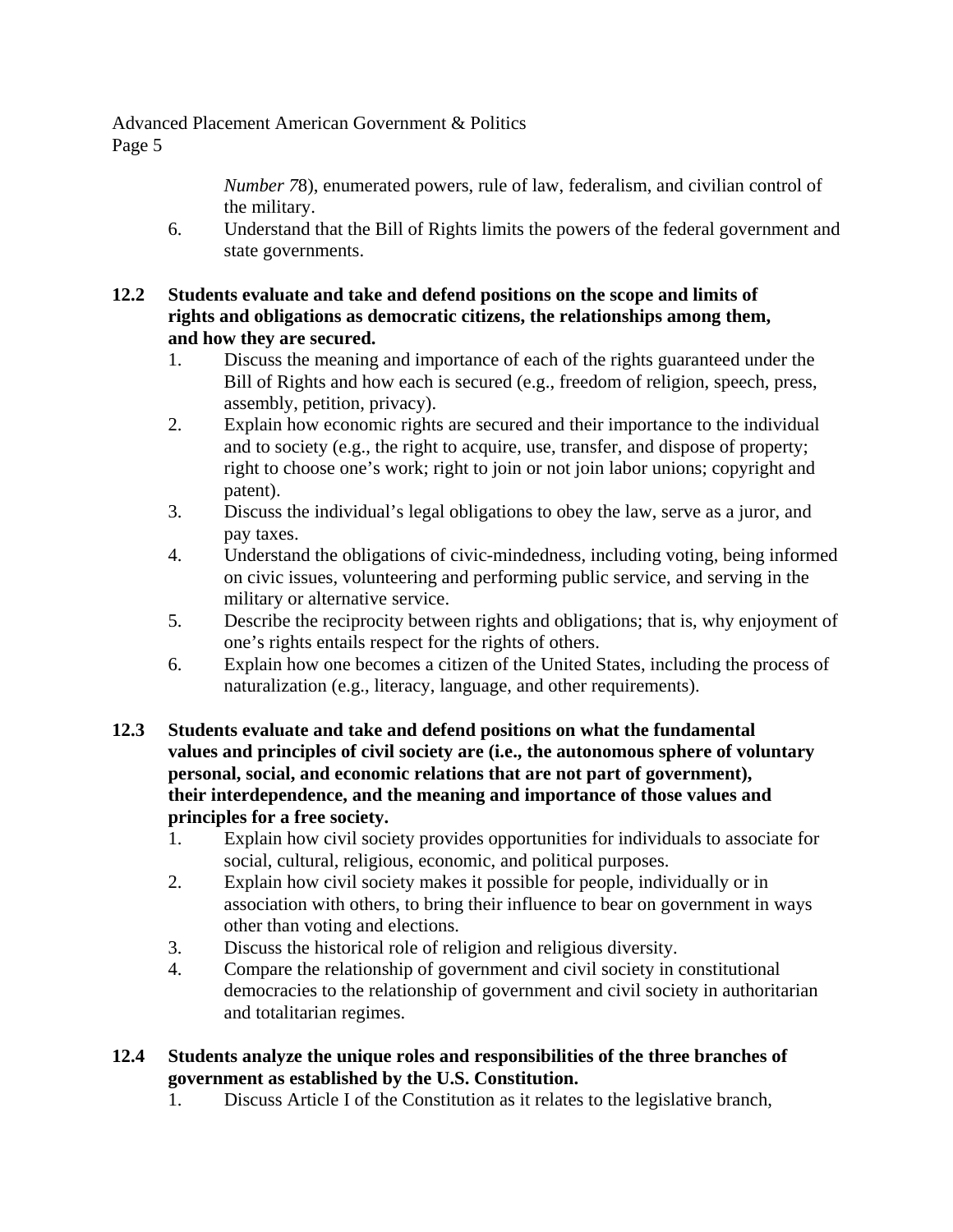> including eligibility for office and lengths of terms of representatives and senators; election to office; the roles of the House and Senate in impeachment proceedings; the role of the vice president; the enumerated legislative powers; and the process by which a bill becomes a law.

- 2. Explain the process through which the Constitution can be amended.
- 3. Identify their current representatives in the legislative branch of the national government.
- 4. Discuss Article II of the Constitution as it relates to the executive branch, including eligibility for office and length of term, election to and removal from office, the oath of office, and the enumerated executive powers.
- 5. Discuss Article III of the Constitution as it relates to judicial power, including the length of terms of judges and the jurisdiction of the Supreme Court.
- 6. Explain the processes of selection and confirmation of Supreme Court justices.

## **12.5 Students summarize landmark U.S. Supreme Court interpretations of the Constitution and its amendments.**

- 1. Understand the changing interpretations of the Bill of Rights over time, including interpretations of the basic freedoms (religion, speech, press, petition, and assembly) articulated in the First Amendment and the due process and equalprotection-of-the-law clauses of the Fourteenth Amendment.
- 2. Analyze judicial activism and judicial restraint and the effects of each policy over the decades (e.g., the Warren and Rehnquist courts).
- 3. Evaluate the effects of the Court's interpretations of the Constitution in *Marbury*  v. *Madison, McCulloch* v. *Maryland,* and *United States* v. *Nixo*n, with emphasis on the arguments espoused by each side in these cases.
- 4. Explain the controversies that have resulted over changing interpretations of civil rights, including those in *Plessy* v. *Ferguso*n, *Brown* v. *Board of Education, Miranda* v. *Arizona, Regents of the University of California* v. *Bakke, Adarand Constructors, Inc.* v. *Pena,* and *United States* v. *Virginia* (VMI).

# **12.6 Students evaluate issues regarding campaigns for national, state, and local elective offices.**

- 1. Analyze the origin, development, and role of political parties, noting those occasional periods in which there was only one major party or were more than two major parties.
- 2. Discuss the history of the nomination process for presidential candidates and the increasing importance of primaries in general elections.
- 3. Evaluate the roles of polls, campaign advertising, and the controversies over campaign funding.
- 4. Describe the means that citizens use to participate in the political process (e.g., voting, campaigning, lobbying, filing a legal challenge, demonstrating, petitioning, picketing, running for political office).
- 5. Discuss the features of direct democracy in numerous states (e.g., the process of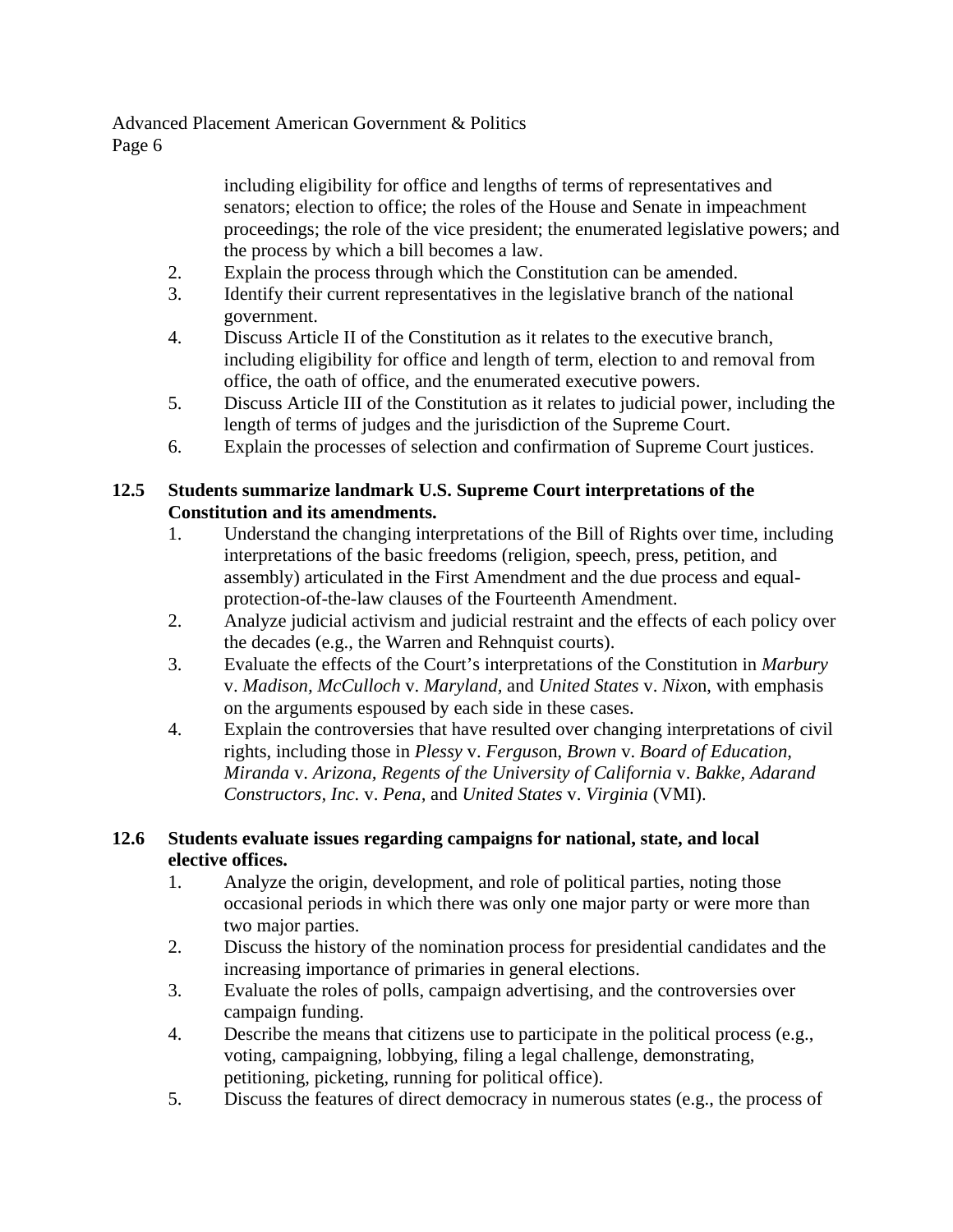referendums, recall elections).

6. Analyze trends in voter turnout; the causes and effects of reapportionment and redistricting, with special attention to spatial districting and the rights of minorities; and the function of the Electoral College.

## **12.7 Students analyze and compare the powers and procedures of the national, state, tribal, and local governments.**

- 1. Explain how conflicts between levels of government and branches of government are resolved.
- 2. Identify the major responsibilities and sources of revenue for state and local governments.
- 3. Discuss reserved powers and concurrent powers of state governments.
- 4. Discuss the Ninth and Tenth Amendments and interpretations of the extent of the federal government's power.
- 5. Explain how public policy is formed, including the setting of the public agenda and implementation of it through regulations and executive orders.
- 6. Compare the processes of lawmaking at each of the three levels of government, including the role of lobbying and the media.
- 7. Identify the organization and jurisdiction of federal, state, and local (e.g., California) courts and the interrelationships among them.
- 8. Understand the scope of presidential power and decision making through examination of case studies such as the Cuban Missile Crisis, passage of Great Society legislation, War Powers Act, Gulf War, and Bosnia.

## **12.8 Students evaluate and take and defend positions on the influence of the media on American political life.**

- 1. Discuss the meaning and importance of a free and responsible press.
- 2. Describe the roles of broadcast, print, and electronic media, including the Internet, as means of communication in American politics.
- 3. Explain how public officials use the media to communicate with the citizenry and to shape public opinion.

## **12.9 Students analyze the origins, characteristics, and development of different political systems across time, with emphasis on the quest for political democracy, its advances, and its obstacles.**

- 1. Explain how the different philosophies and structures of feudalism, mercantilism, socialism, fascism, communism, monarchies, parliamentary systems, and constitutional liberal democracies influence economic policies, social welfare policies, and human rights practices.
- 2. Compare the various ways in which power is distributed, shared, and limited in systems of shared powers and in parliamentary systems, including the influence and role of parliamentary leaders (e.g., William Gladstone, Margaret Thatcher).
- 3. Discuss the advantages and disadvantages of federal, confederal, and unitary